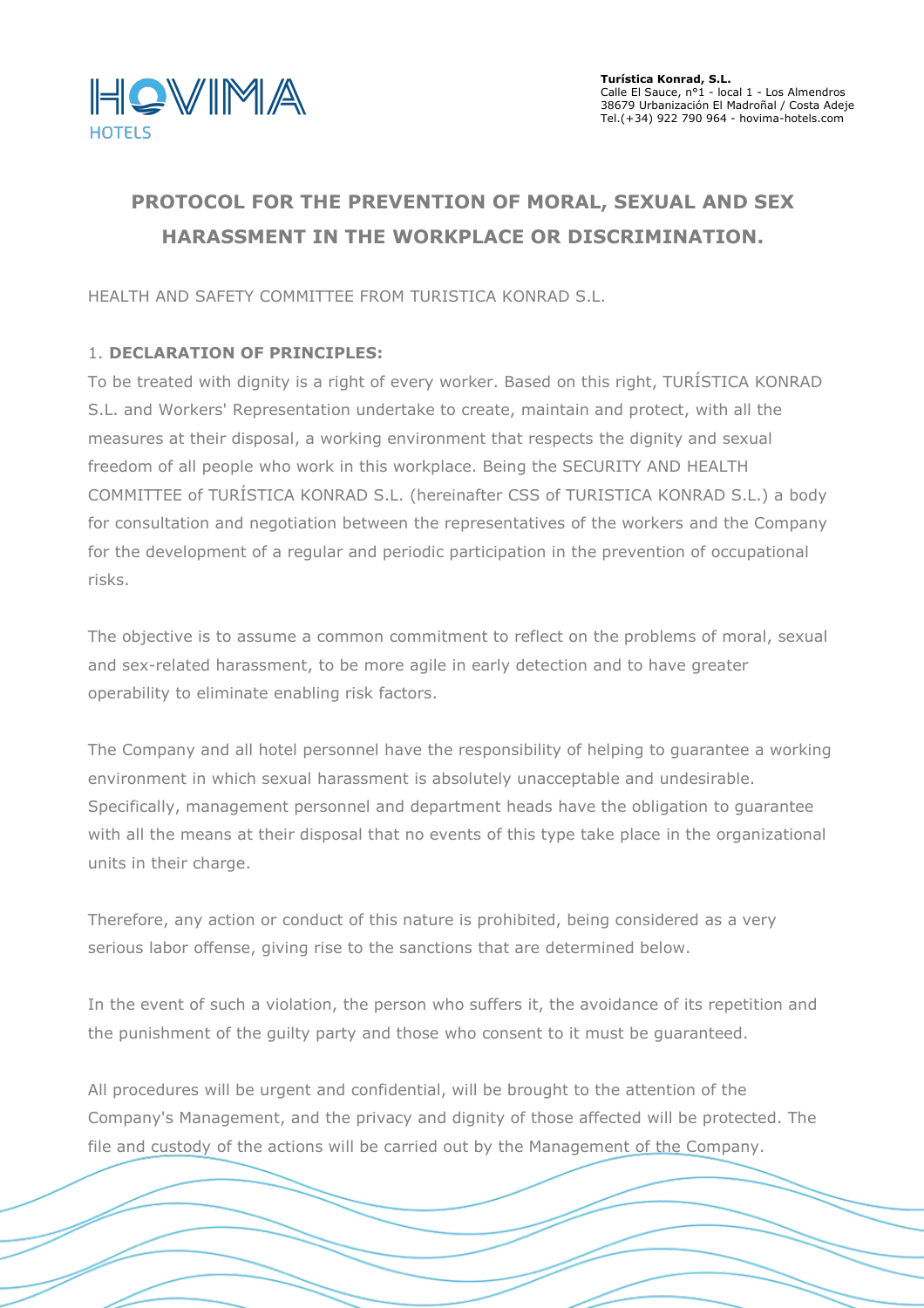

Therefore, the present Protocol is approved within the C.S.S., so that it may be applied to cases of moral, sexual and sex harassment in the workplace. A set of commitments is established by way of a declaration of intentions and a procedure to specifically guide the development of the C.S.S.'s actions.

## **COMMITMENTS:**

Promote a work environment free of LABOR AND SEXUAL HARASSMENT OR GENDER BASED HARASSMENT:

- To train the components of the CSS of TURISTICA KONRAD S.L. in matters of harassment at work, sexual harassment and harassment based on sex so that they can adequately carry out the functions that this protocol entrusts to them. It is essential that this training is updated periodically.
- Promote the implementation of information campaigns to workers and representatives of the Company in order to publicize those aspects of the organization of work that affect the safety and health of workers.
- To promote the carrying out of the evaluation of psychosocial risks in all workplaces.
- Require the Employer to modify the working conditions that become a breeding ground for harassment at work, sexual harassment and harassment based on sex.
- Guarantee the right to denounce and consult workers, without having to suffer reprisals.
- Propose a negotiated solution to the problems.
- The members of CSS TURISTICA KONRAD S.L. will strictly observe professional secrecy in accordance with the provisions of article 37.3 L.P.R.L.

# 2**. DEFINITIONS**

## MORAL HARASSMENT

The company defines moral harassment as any conduct that violates the dignity or physical or psychological integrity of employees, and that degrades the working environment. It would therefore include discrimination, humiliation, threats, in a systematic and recurrent manner, for a prolonged period of time.

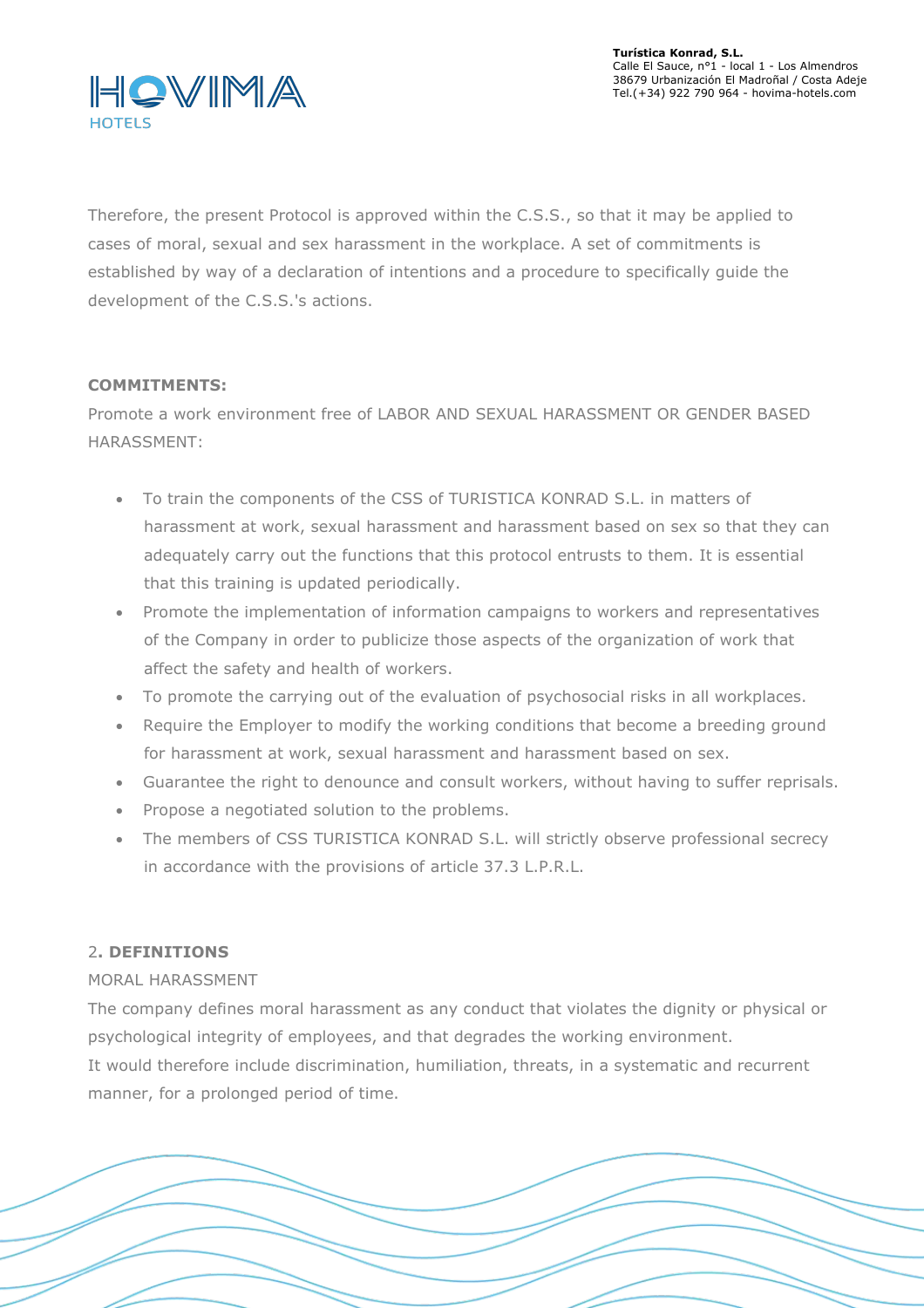

It would therefore be considered moral harassment:

- Unjust actions that seek to reduce the possibilities of the victim to communicate adequately with others, including the harasser himself, which may include attitudes such as ignoring the presence of the victim, criticizing systematically and unjustifiably the work he does, criticizing his private life or threatening him, both verbally and in writing.
- Actions that tend to prevent the victim from being able to maintain social contacts, such as assigning him/her jobs that isolate him/her from peers or prohibiting peers from talking to the victim.
- Actions or rumors aimed at discrediting or preventing the victim from maintaining his personal or work reputation, such as ridicule or slander the victim, speak ill of the victim behind his back, constantly question his decisions or force him to do humiliating work, or attack his political or religious beliefs.
- Actions aimed at reducing the victim's occupation and employability, such as not assigning him/her any work, assigning him/her totally useless, meaningless or degrading tasks.
- Actions that affect the victim's physical or mental health, such as forcing the victim to perform dangerous work that is especially harmful to the victim's health, or threatening or physically assaulting the victim.

SEXUAL HARASSMENT AND BASED ON GENDER HARASSMENT.

Sexual harassment is conduct of a sexual nature, or other conduct based on sex, which affects the dignity of women and men at work, and which is expressed through physical or verbal behavior expressed in acts, gestures or words, the active subject of which knows or should know that such conduct is unwanted by the victim. Harassment must also be objectively weighed as capable of creating an intimidating, hostile, offensive or humiliating work environment.

The concept of Sexual Harassment is included in Community Directive 2202/73/CE of September 2002. This situation can occur both inside and outside the workplace, during selection prior to or within the contractual relationship; the harasser is usually a superior in the hierarchy, but may also occupy a position of equal or lower hierarchical rank. Sexual harassment in the world of work is a discrimination that manifests itself to both men and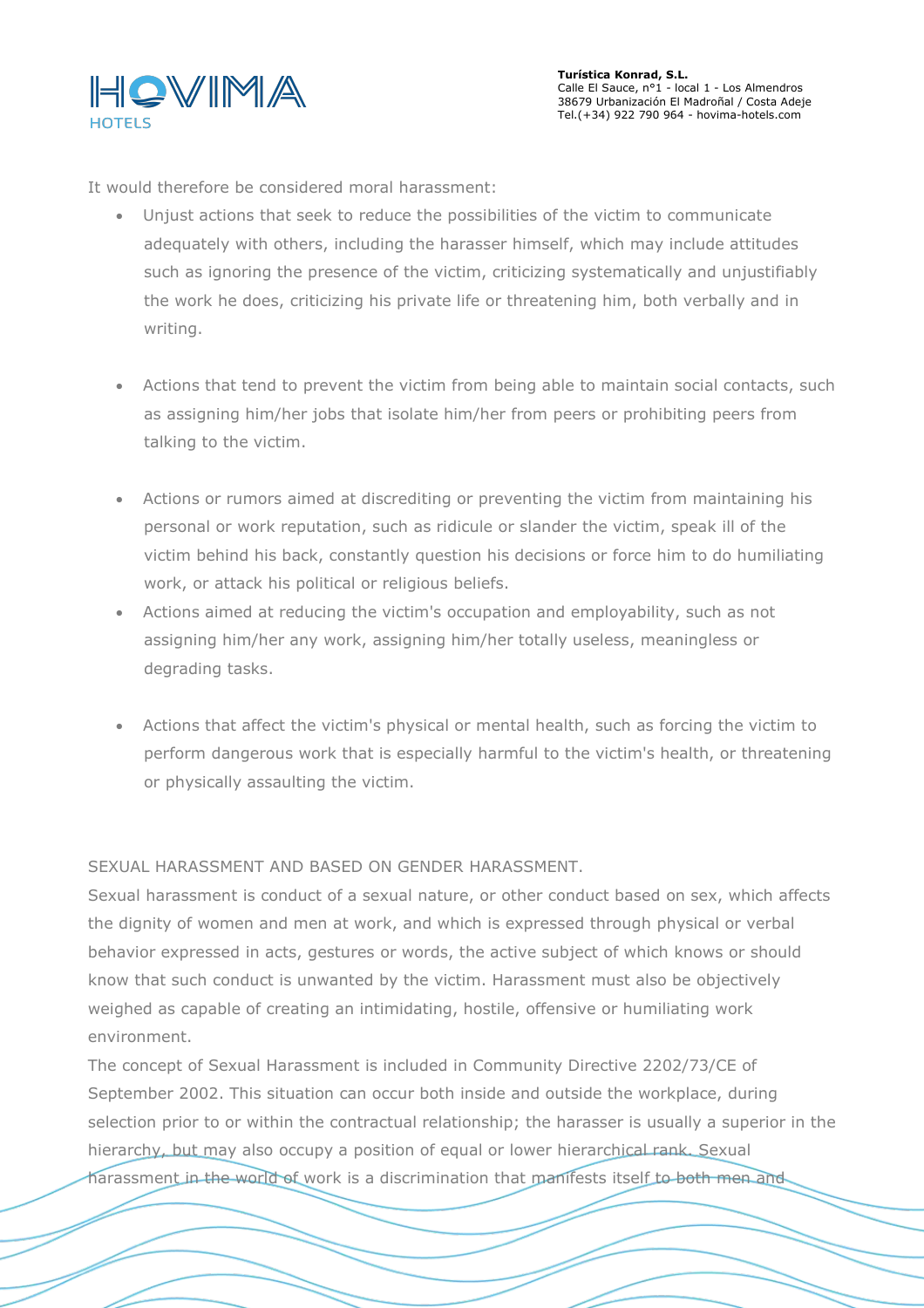

women, although most of the latter suffer from it, thanks to a social environment of power imbalance that tends to silence this type of conduct, even blaming the harassed herself as the cause of the harassment.

"Sexual harassment: A situation in which any unwanted verbal, non-verbal or physical behavior of a sexual nature occurs with the purpose or effect of violating the dignity of a person, in particular when creating an intimidating, hostile, degrading, humiliating or offensive environment. Sexual harassment within the meaning of this Directive shall be deemed to be discrimination on grounds of sex and shall therefore be prohibited.

Article 7.2 of Organic Law 3/2007, of 22 March, for the effective equality of women and men, states that "Harassment on the grounds of sex is any behavior based on the sex of a person, with the purpose or effect of violating his dignity and of creating an intimidating, degrading or offensive environment". Article 8 states that discrimination on the grounds of pregnancy or maternity also constitutes direct discrimination on the grounds of sex.

By way of example, without limiting or excluding, we relate to conduct constituting sexual harassment:

- Deliberate and unsolicited physical contact, excessive or unnecessary physical contact.
- Jokes, suggestive comments, observations about the appearance or sexual condition of the worker.
- Sexually offensive phone calls, SMS, letters or emails.
- Repeated and persistent invitations to participate in social play activities, despite the fact that the person concerned has made it clear that such invitations are not desired.
- Requests for sexual favors and compromising invitations, when they associate the approval or denial of these favors, by means of attitudes, insinuations or directly, to an improvement in working conditions or stability in employment.
- Any behavior that causes or aims at discrimination, abuse, humiliation, intimidation or humiliation on account of their sexual condition.
- All sexual assault.
- Sexual harassment is distinguished from freely accepted and reciprocal approaches, because in the first case, they are not desired by the person who is the object of them. It is not necessary to reiterate unwanted episodes in order to constitute sexual

harassment.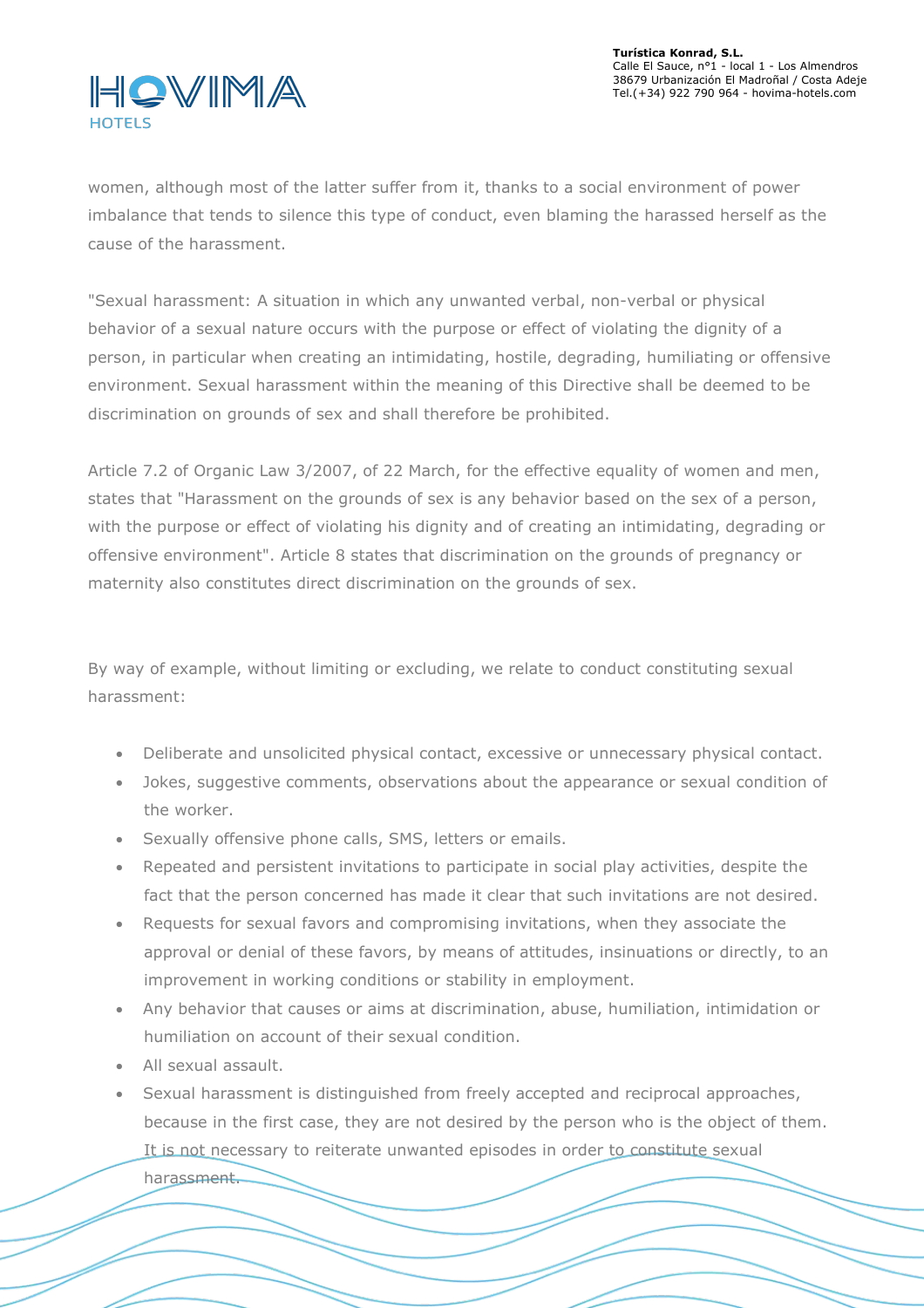

**Turística Konrad, S.L.** Calle El Sauce, n°1 - local 1 - Los Almendros 38679 Urbanización El Madroñal / Costa Adeje Tel.(+34) 922 790 964 - hovima-hotels.com

#### 3. **INFORMATION AND DISSEMINATION**

In order to prevent and avoid harassing behavior, this protocol shall be disclosed by placing it on the Company bulletin board, in the Staff Dining Room, in the changing rooms and in the office of the union representative, a copy being available to any person who requests it. Likewise, the Company, in conjunction with the Trade Union Representation, undertakes once a year to give a day-lecture aimed at preventing this problem.

#### 4. **PROCEDURE**

CSS TURISTICA KONRAD S.L. will be in charge of monitoring and investigating alleged cases of harassment at work (without prejudice to the Company's own competences) and it is CSS TURÍSTICA KONRAD S.L. or any member thereof if it so wishes, to whom any worker who considers himself/herself to be affected by or has knowledge of a case of this type will be addressed.

Any person member of CSS TURISTICA KONRAD S.L. involved in a procedure of harassment, or affected by a relationship of obvious kinship, friendship or enmity, or of immediate superiority or subordination with respect to the victim or person denounced, will be automatically invalidated to form part of the process, being replaced by the party he represents. If a person is denounced, they will be invalidated for any procedure until their case is resolved, and they will be replaced in the same way as before.

The decisions of CSS TURISTICA KONRAD S.L. will be adopted by vote, prevailing the majority vote.

For these cases, they are competences of CSS TURISTICA KONRAD S.L.

- Receive all complaints of harassment at work, sexual harassment and sex reason.
- Carry out the investigation of the complaints, in accordance with this protocol, for which the company will have all the means necessary to bring it to a successful conclusion, access to all necessary information and documentation that may have relation with the case and access to all the dependencies of the Company, all staff must collaborate in what is necessary or convenient.
- To recommend and to manage before the Direction of the Company the provisional and precautionary measures that consider necessary.
- Prepare a report with conclusions on the case of harassment investigated, which will include evidence and means of evidence of the case, investigative actions taken,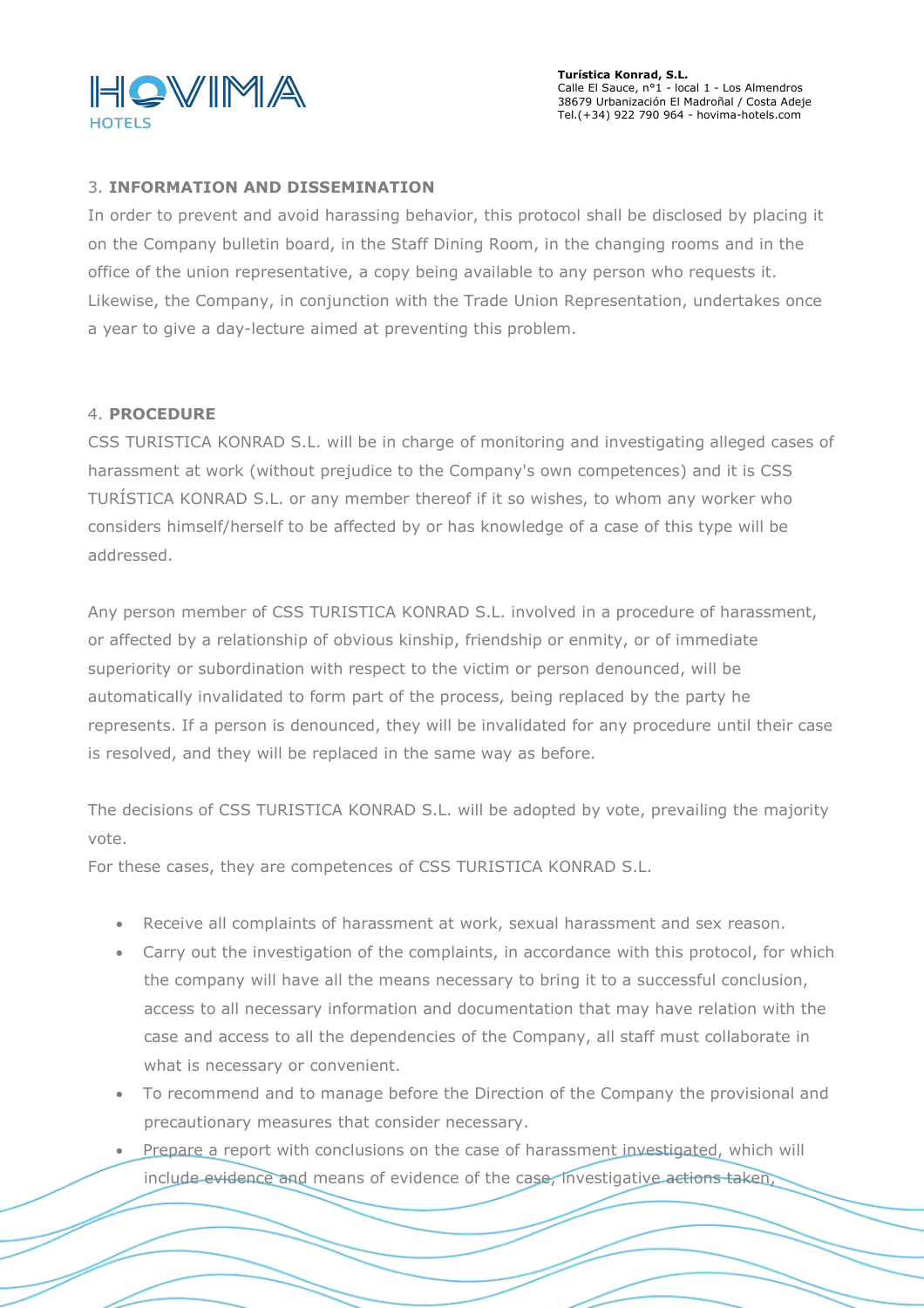

aggravating and mitigating if any. Urge, if appropriate, the Management of the Company to open disciplinary proceedings against the person complained of if it deems it appropriate.

 To supervise the effective compliance with the sanctions imposed as a consequence of harassment cases.

In addition to the foregoing, the persons designated by CSS TURISTICA KONRAD S.L. are responsible:

- Attend throughout the procedure to the person who claims to be a victim of a situation of harassment and initiate the necessary actions.
- Represent the victim before CSS TURISTICA KONRAD S.L. whenever the latter so determines.
- To carry out interviews with the people affected and those involved in the case that it deems appropriate.
- Assist the victim throughout the investigation process, in the processing of disciplinary proceedings if opened and in all steps thatmay subsequently be necessary.
- It will carry out the previous report that it will send to CSS TURISTICA KONRAD S.L.

It is the exclusive competence of the company to initiate the disciplinary procedure, as well as to stipulate sanctions always in function of the conclusions derived from the report of conclusions.

# 5. **ACTION**

The action must be agile and fast, being scrupulous with the protection of privacy, confidentiality and dignity of the affected persons, as well as their physical and mental health. Two types of procedure are established at the choice of the affected person, a Preliminary Procedure and a Formal Procedure. In both procedures the communication of the facts can be made verbally or in writing by the affected person (model is attached), as well as by any other person who has knowledge of any act of harassment to any of the members of CSS TURISTICA KONRAD S.L. However, if CSS TURISTICA KONRAD S.L. had knowledge by any other means of actions of this type, it will assess the source, nature and seriousness of what it has had knowledge and, if the evidence is sufficient, will initiate the ex officio investigation. If the Management of the company has knowledge of the facts, it must inform CSS TURISTICA KONRAD S.L. to initiate the investigation.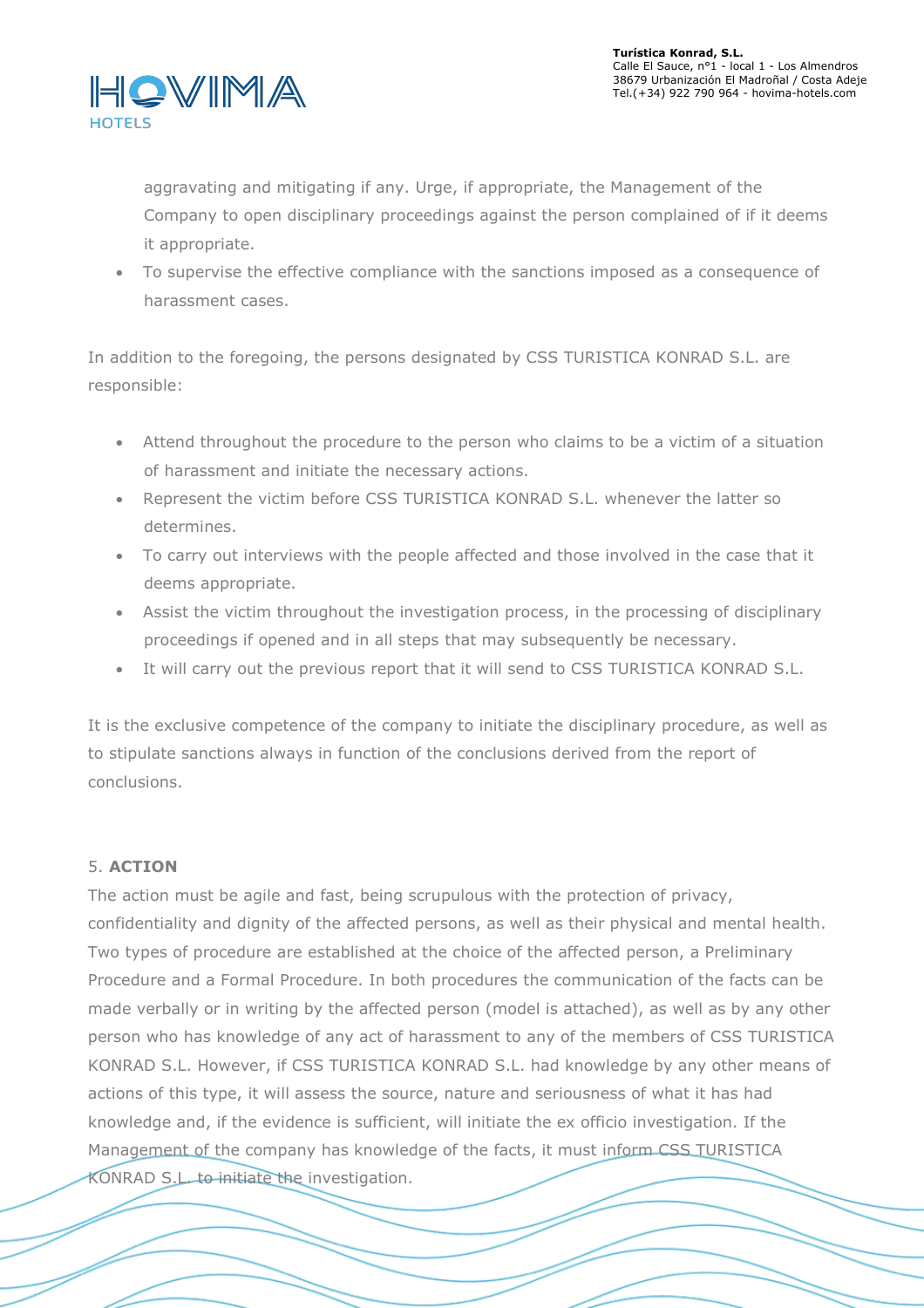

**Turística Konrad, S.L.** Calle El Sauce, n°1 - local 1 - Los Almendros 38679 Urbanización El Madroñal / Costa Adeje Tel.(+34) 922 790 964 - hovima-hotels.com

Likewise, the management of the company will be informed of the start of the proceedings. As soon as CSS TURISTICA KONRAD S.L. becomes aware of a possible case of harassment, together with the Prevention Service it will study the evaluation of psychosocial risks of the department or departments affected. All possible deficiencies in the organization of work that may be related to the situation of harassment will be examined with the aim of designing preventive measures to avoid the repetition of cases. If this does not exist, they will immediately request it to be carried out.

This is without prejudice to the victim's parallel or subsequent use of administrative or judicial channels.

These channels are:

# **A. PRELIMINARY PROCEDURE**

Its purpose is to seek a solution through confrontation between the parties through a mediator. In these cases, the figure of a mediator would have a relevant role, who would first of all be the person chosen by the complainant from among the members of CSS TURISTICA KONRAD S.L. or, failing that, by a vote of the members of the same, who, at the express request of the members with an explanation of the reasons for said mediation, would act objectifying the situation and determining the measures for its solution, as well as verifying the resolution of the problem.

The actions of the preliminary procedure must be carried out within fifteen days; the result of said procedure will be communicated to the prevention service and to the CSS.

If at the end of the period no satisfactory agreement has been reached for the parties, CSS TURISTICA KONRAD S.L. will propose the actions it deems appropriate, including the opening of the formal procedure.

Likewise, if the proposed solution is not satisfactory as to who is harassed, or if it is not complied with by the aggressor, the formal procedure will be initiated.

## **B. FORMAL PROCEDURE.**

When the preliminary procedure does not work or is inappropriate to solve the problem, the formal procedure will be used, with the following guidelines:

The effective performance of the case will be carried out by two persons appointed by and among the members of CSS TURISTICA KONRAD S.L., one belonging to the social part and the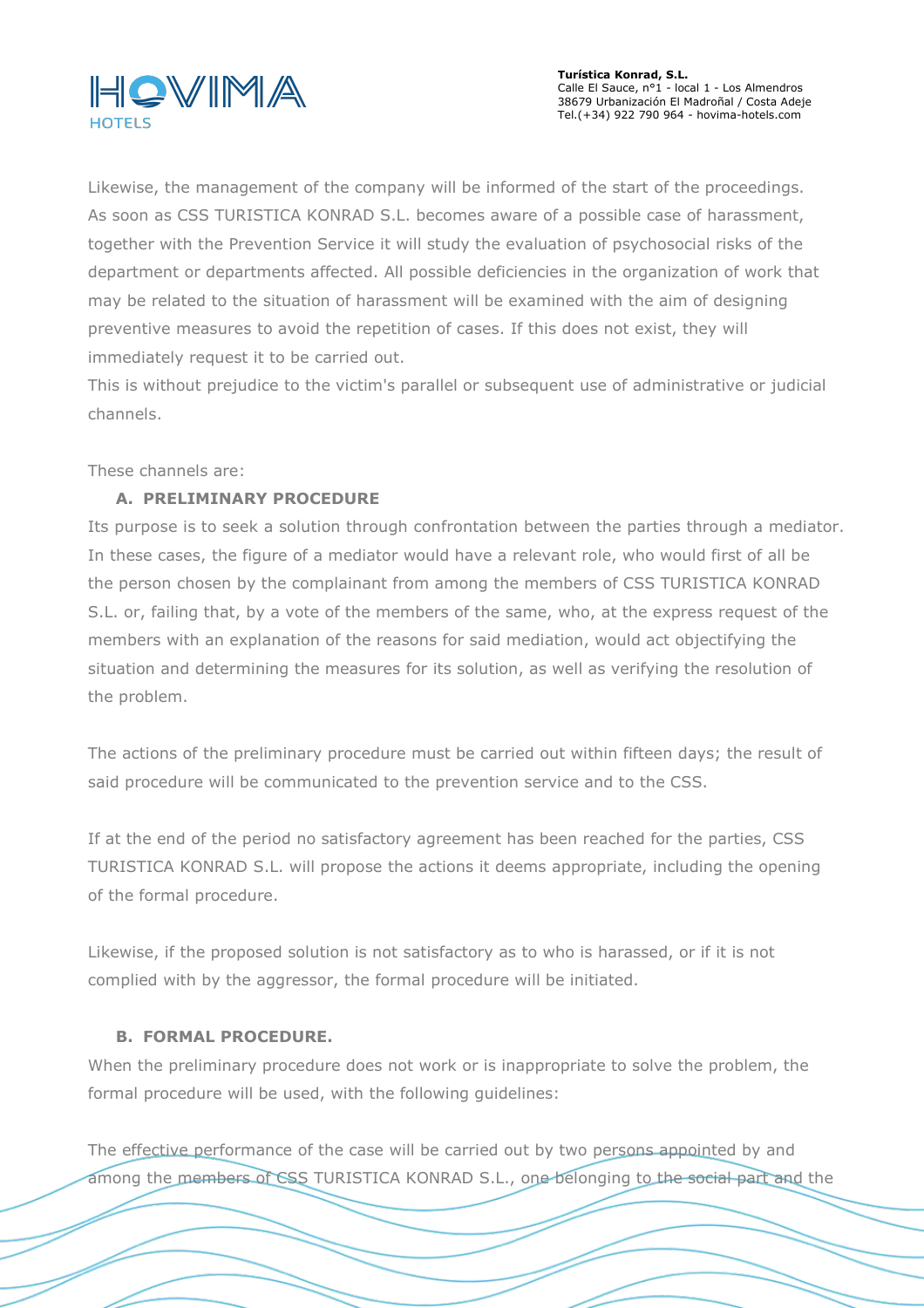

other to the representation of the company. These persons may not have a relationship of dependency or work ancestry with either the complainant or the respondent, and may carry out their investigative work in the manner it deems appropriate, maintaining the confidentiality of all actions. To this end, the Company must provide all the material means and authorizations necessary for the correct development of the intended purpose.

These people will be in charge of initiating the investigations thatwill consist of interviewing both the alleged harasser and the alleged harasser, possible witnesses, as well as gathering all the necessary evidence.

Immediately, they will send the person being denounced detailed information on the nature and content of the denouncement that has been made against him/her, and he/she must sign the corresponding receipt, giving him/her a period of time to answer what he/she considers appropriate.

The parties may appear at the investigations with someone they trust (friend, advisor, legal representative of the workers).

It is strictly necessary to emphasize that both the complainant and the respondent deserve all due respect, that all procedures will be carried out with the utmost confidentiality and that the presumption of innocence is a right enshrined in Spanish law. CSS TURISTICA KONRAD S.L. will inform those involved in the process of the obligation of confidentiality.

# PRECAUTIONARY MEASURES.

In the case of complaints of harassment and until the procedure is closed, provided that there is sufficient evidence of the existence of the same, CSS TURISTICA KONRAD S.L. may request the Company's management to separate the victim from the alleged harasser, as well as other precautionary measures it considers proportionate and appropriate, by writing to the company's management. The measures adopted may neverbe detrimental or harmful to the victim, nor a substantial change in their working conditions.

## CONCLUSION REPORT

Within a maximum period of one month, counted from the initiation of the formal procedure, CSS TURISTICA KONRAD S.L. will prepare a report with the conclusions on the alleged harassment under investigation, which will include the investigative actions carried out, the evidence and evidence obtained, aggravating and mitigating factors if any, the conclusions